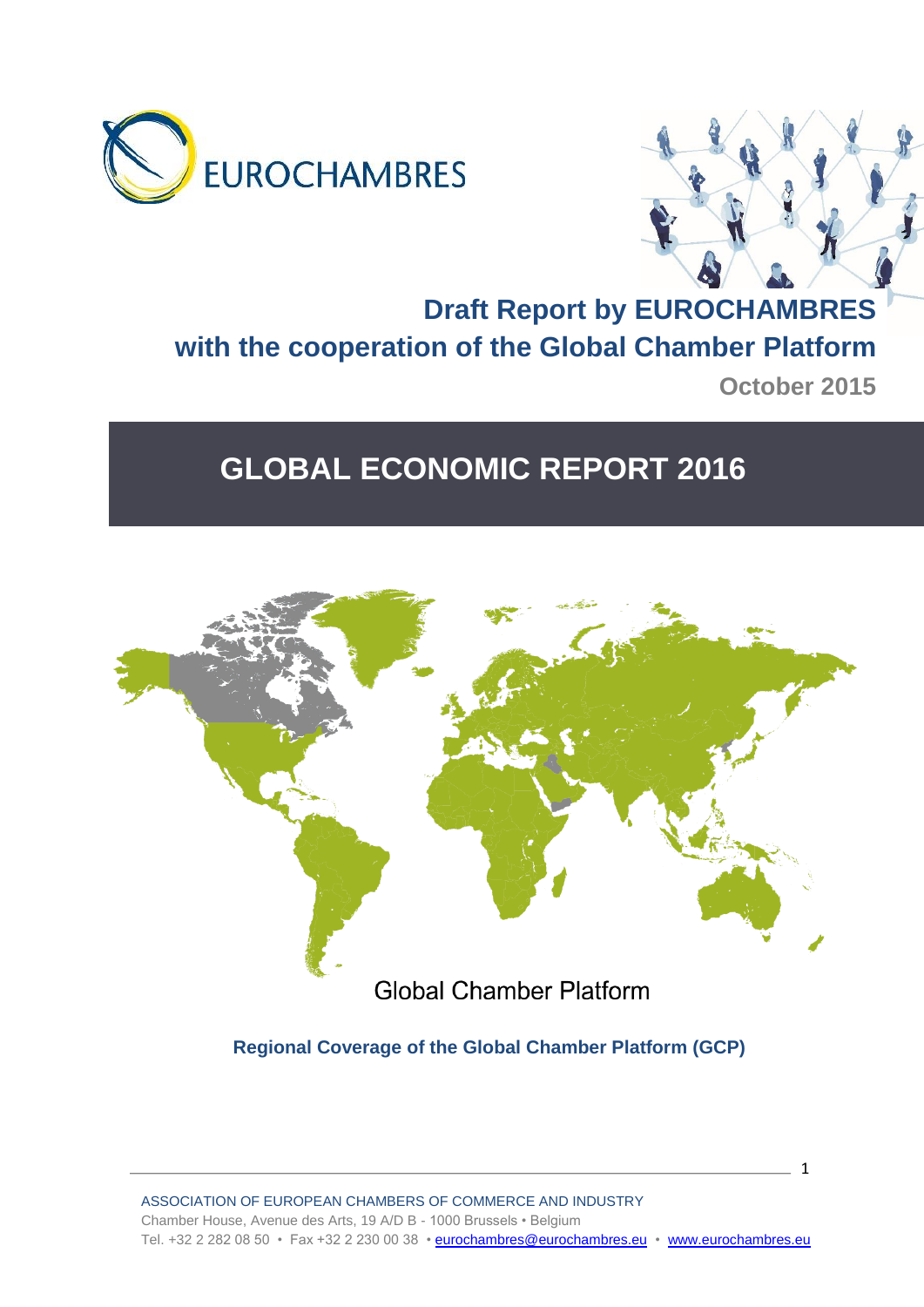The Global Economic Survey 2016 was conducted during the months of September and October 2015 among Members of the Global Chamber Platform. The report was reviewed and adopted during the annual GCP gathering on 14 October 2014 in Luxembourg. The Survey intends to gather a qualitative assessment from GCP Members on global economic developments, trade policy and other key policy challenges. Thus, conclusions drawn from the answers reflect the majority opinion of GCP Members, without prejudice to diverging opinions of single Members, which are sought to be highlighted in the report were appropriate.

The Global Chamber Platform (GCP) brings together the 16 major national and trans-national Chamber organisations from the four corners of the globe. Its key objective is to facilitate trade and market access internationally as well as developing coherent and innovative answers to the challenges of globalisation and that the shift in global economic realities brings about for all players involved.

The Members that responded to the 2015 Global Economic Survey were:

- Association of **Mediterranean Chambers of Commerce and Industry** (ASCAME)
- Associación Industrial **Latino-Americana** (AILA)
- **China** Council for the Promotion of International Trade (CCPIT)
- **Iran** Chamber of Commerce, Industry and Mines (ICCIM)
- Association of **European** Chambers of Commerce and Industry (EUROCHAMBRES)
- Chamber of Commerce and Industry of the **Russian Federation** (TPPRF)
- Confederation of **Asia-Pacific** Chambers of Commerce (CACCI)
- **US** Chamber

Additionally, contributions were made from:

- Confederation of Industrial Chambers of **Mexico** (Concamin)
- Union of Chambers and Commodity Exchanges of **Turkey** (TOBB)

For its responses, EUROCHAMBRES could count on the following contributions from its Members:

- CCI France
- Luxembourg Chamber of Commerce
- Federation of Belgian Chambers of Commerce
- Chambers of Commerce and Industry of Slovenia
- Austrian Federal Economic Chamber (WKÖ)
- Croatia Chamber of Commerce
- Portuguese Chamber of Commerce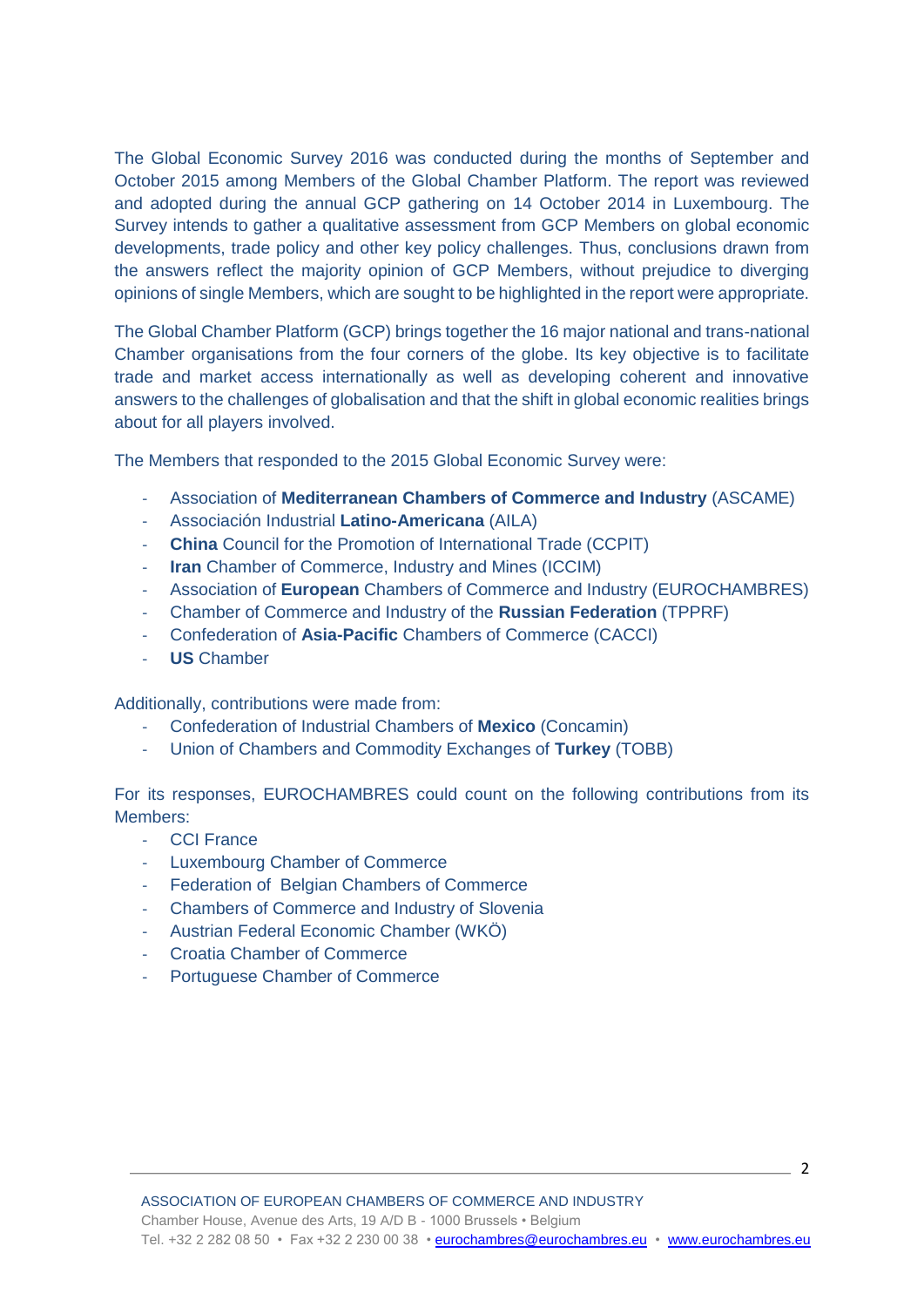# **Executive Summary:**

#### **I. Global Growth and Business confidence**

- **Mixed picture** in terms of growth expectations by GCP Members for the remaining month of 2015, with **downward trends for Latin America, China and the Mediterranean**, and stabilizing growth levels in advanced economies, when compared to the World Bank economic outlook form June.
- **Business confidence for 2016** is expected to be negative for China and the Mediterranean pointing to a further economic slowdown in those regions also for next year. Business confidence is expected to pick up in Europe, East Asia and the Pacific, Latin America as well as for the United States in 2016, according to the GCP.
- For the second year in a row, GCP Members point to **political and social insecurity** as the **main threat to global growth in 2016**. Fiscal crises in major financial centres is seen the second biggest challenge for the world economy, with income inequality ranking third, even though GCP views greatly diverge on this topic in particular. Concerns regarding the health of the financial sector has dropped to the  $4<sup>th</sup>$  place, which marks a noteworthy departure from last year's ranking where it was seen as a top challenge for the global economy.

#### **II. Financial Services**

- $\triangleright$  While political and social insecurity, and risks of major fiscal crises have taken the centre stage in terms of key challenges for global growth in 2016, the trust of GCP Members in measures to secure financial stability and future crisis prevention has dropped noticeably. In fact, this year **no GCP Member considers efforts undertaken so far to secure financial stability to be sufficient,** with some indicating that current measures have even proved misguided and excessive.
- To restore confidence and avoid future financial crises, **GCP would prioritize international solutions to stabilize the financial system**, such as promoting international convergence of standards in the regulatory and supervisory area as well as strengthening the development and compliance with global standards.

#### **III. Climate Change**

- $\triangleright$  Significantly enhanced international cooperation, clear emission targets for all parties and a legally binding agreement are the **three keys to success for** securing **a positive outcome of COP 21** in Paris later this year, according to the GCP.
- $\triangleright$  GCP members consider support programmes for innovation (e.g. carbon capture and storage, energy storage etc.) as well as grants for modernizing industries and for deploying more efficient technologies, as **most effective instruments** governments could implement **to cost-effectively reduce GHG emission** of industry.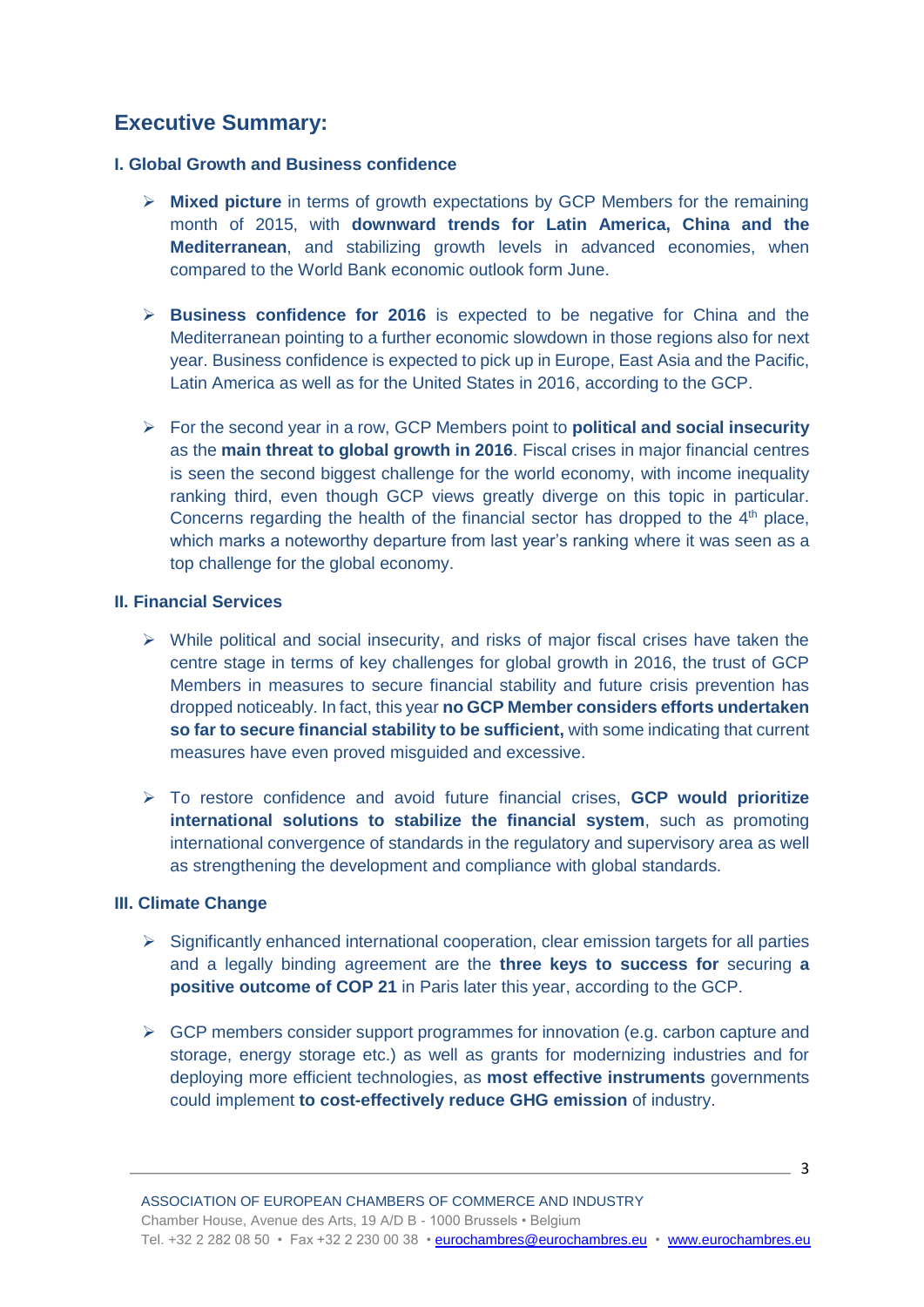# **IV. Trade and Investment**

- For four consecutive years, GCP Members ranked the **insufficient access to finance and investment as the main problem for companies** on a day to day basis in the GCP regions, showcasing a steady lack of progress across the world economies to secure sufficient access to capital for companies.
- **Attracting more investment** through a business friendly climate is seen by the GCP as the **most important policy** by governments in order to boost the **competitiveness**  of companies**.** Informal barriers to foreign direct investment (FDI), such as lack of transparency and de facto barriers to investment, as well as the lack of effective protection of Intellectual property being seen as the main obstacles towards increased investment flows into GCP regions.
- **More trade and economic integration**, whether conducted nationally, regionally or multilaterally through the negotiations of Free Trade Agreements (FTAs) is seen as the **most effective tool to reduce trade barriers globally**, according to the GCP.
- **Customs and Trade facilitation** has widely been seen among the GCP as a top priority for further action by governments in 2016. Fast track customs clearance for SMEs, the consequent establishment of "single windows" and increased transparency and predictability of advance rulings are thereby the main priorities GCP Members recommend their governments to implement next year.

#### **V. Small and Medium Sized enterprises (SMEs)**

- GCP Members acknowledge **deficiencies** in the regulatory processes of their respective regions, when it comes to business involvement and contribution, in particular concerning the **systematic involvement of SMEs in the making of new regulations**. The latter should be a particularly worrisome sign for policy makers, as SMEs constitute not only the bulk of enterprises in the economy, but are also the ones suffering most from adapting and complying with new regulations.
- With Small and Medium sized Enterprises (SMEs) moving to forefront in trade policy across several regions, **GCP Members have a favourable view of a multilateral approach to better integrate SMEs in global trade**, in particular through concrete initiatives to that aim at the WTO. Lack of information in identifying business opportunities and analysing and locating markets and market obstacles, thereby remain top obstacles for SME internationalisation, according to the GCP.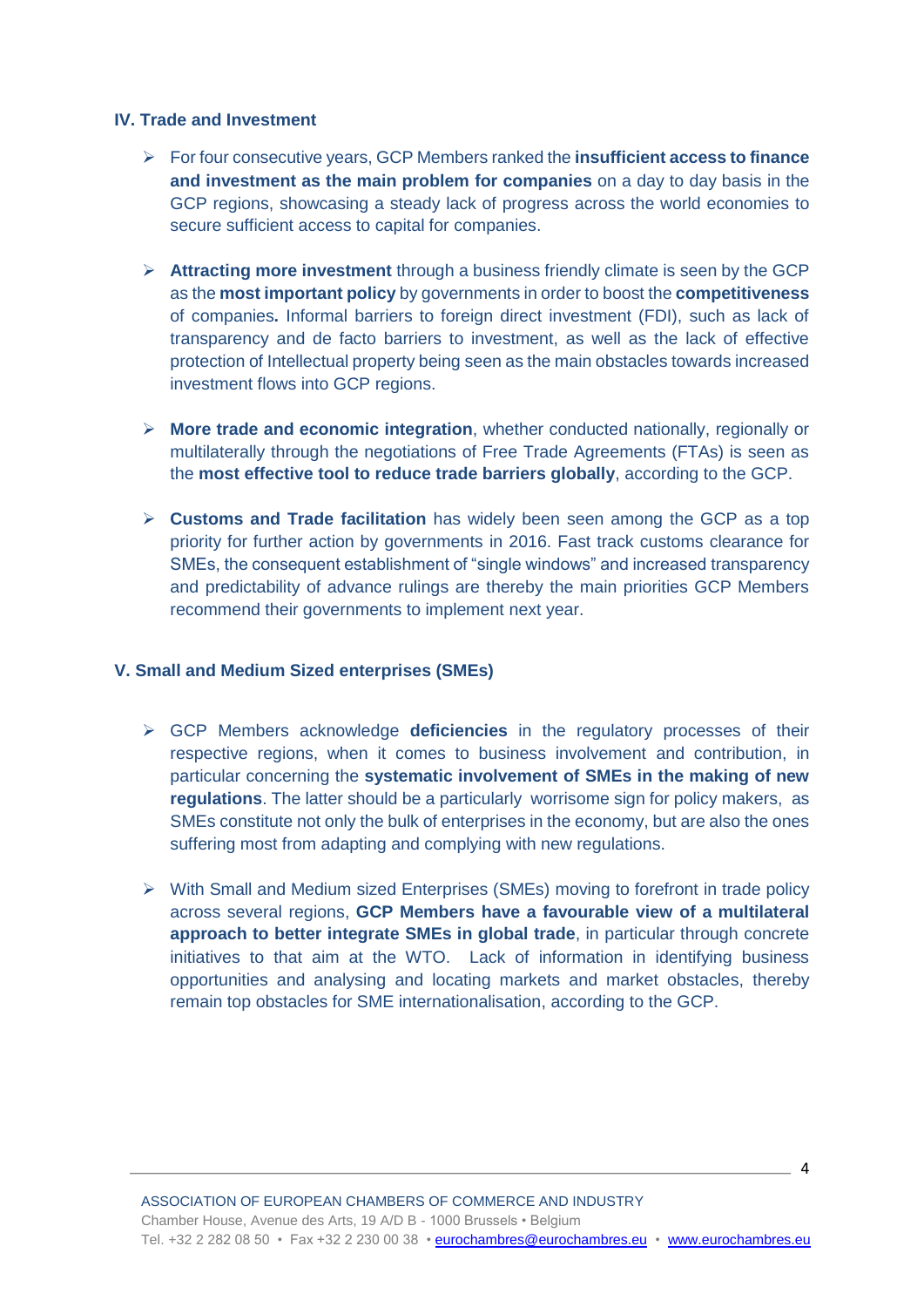# **1) Expectations for real Gross Domestic Product (GDP) growth in their respective regions for this year 2015, compared to the World Bank´s forecast.**

GCP Members were asked about their expectations for regional GDP growth rates for 2015, compared against World Bank forecasts from June 2015.

# **Overall Analysis:**

This year's Global Economic Survey shows a mixed picture in terms of expected growth rates for 2015, with the vast majority of GCP Members either expecting growth rates to remain identical to the World Bank forecast or to be gloomier than predicted, especially for Latin America, China, Turkey and the Mediterranean region. With the notable exception of Concamin from Mexico, no GCP Member predicts growth levels to be higher than the Word Bank prediction.

In this regard, four Members are expecting GDP growth rates for 2015 to be identical, namely, the Russian Federation of Chambers of Commerce, EUROCHAMBRES, CACCI, ICCIM.

Another 4 Members are expecting less optimistic growth rates to the World Bank, being CCPIT for China, AILA for Latin America, TOBB for Turkey and ASCAME for Middle East and North Africa.

The GCP seem therefore to confirm trends that global growth is expected to be driven by a strengthening recovery in major advanced economies, while at the same time growth is slows in emerging markets, particularly China and Latin America (with the notable exception of Mexico)

Overall, GCP answers seem to point to the world economy still experiencing an noteworthy degree of volatility and uncertainty, as it enters the final month of 2015. The decline in commodity prices, adjustments in exchange rates (with the US dollar appreciating and weakening of most other currencies), risks from deflation in the Eurozone, tighter external financial conditions, or global trade growth slowing, are just a few examples of the economic factors at play. In addition, increased geopolitical uncertainty across several regions of the world, such as the South China Sea, Ukraine or the Middle East weigh in on global growth predictions.

A key challenge for policy makers and business will be to, raise productivity, invest in people, and build trust and confidence in the global economy, as well as fostering better global governance to better diffuse political crises.

#### **East Asia and the Pacific (World Bank estimate: 6.7%)**

CACCI signalled growth expectation to be identical to the World Bank forecast.

#### **Peoples Republic of China (World Bank estimate: 7.1%)**

CCPIT expects a 7% GDP growth rates for China.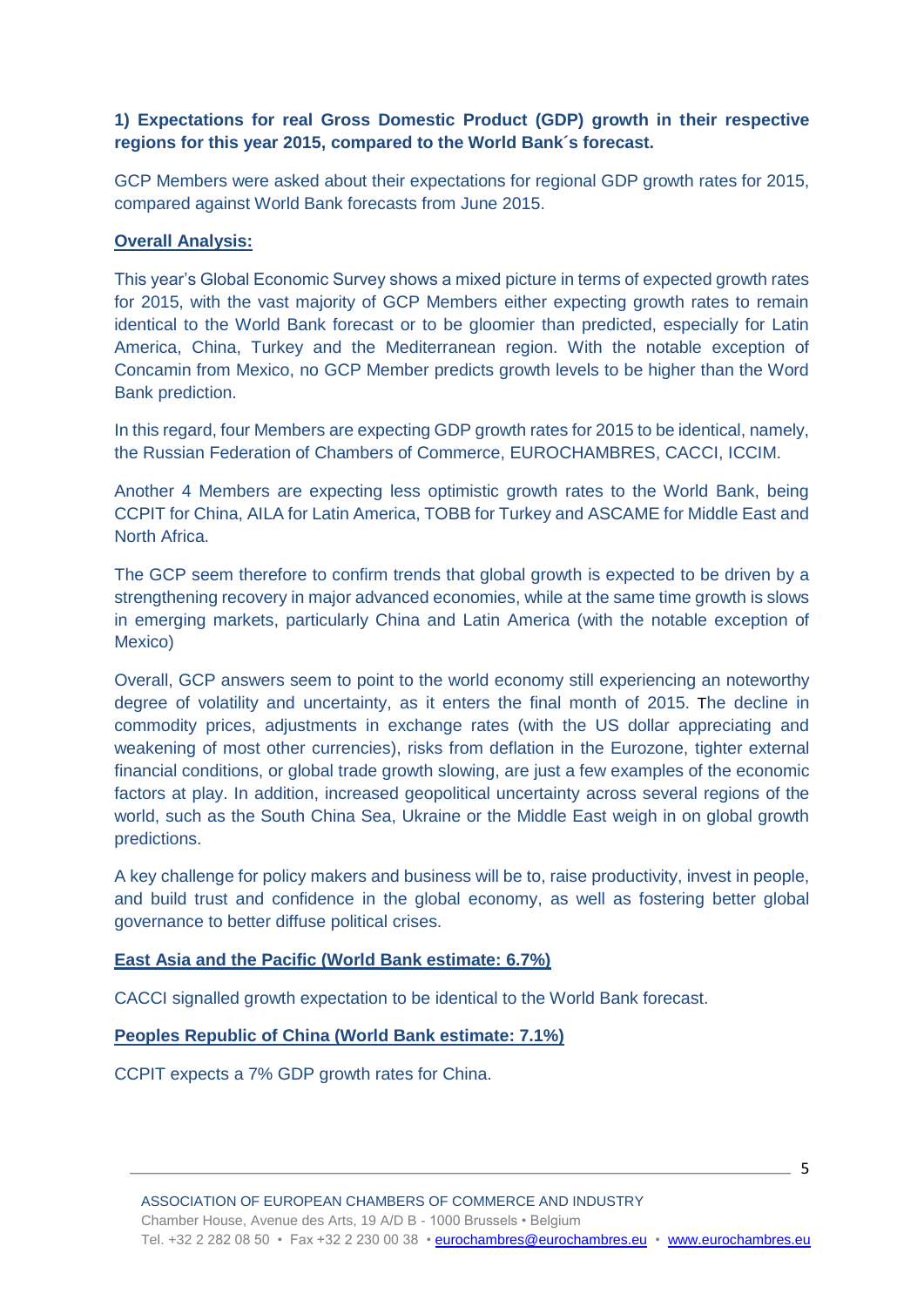# **Europe/Euro Area: (World Bank estimate: 1.5%)**

EUROCHAMBRES sees GDP growth for Europe in 2016 to be identical

# **Republic of Turkey: (World Bank Estimate: 3.0%)**

TOBB expects 2.7% GDP growth rate for Turkey in 2016.

# **Russia (World Bank estimate: -2.7%)**

TPPRF expects economic growth for Russia to be identical the World Bank forecast.

# **Middle East and North Africa (World Bank estimate: 2.2%)**

ASCAME predicts growth to be less optimistic.

# **Latin America and the Caribbean (World Bank estimate: 0.4%)**

AILA predicts growth in 2016 to be lower, between 0% and 0.2% though Concamin predicts a 1.8% growth for the region.

# **Eurasia and Central Asia (World Bank estimate: 1.8%)**

ICCIM (Iran) predicts identical growth for 2016.

# **United States (World Bank estimate: 2.7%)**

# **2) GCP Members were asked about their opinion regarding levels of business confidence**

This year's survey shows that levels of business confidence in the respective regions of the GCP are on an overall scale higher than last year.

Despite the overall positive picture however, ASCAME and CCPIT have indicated that for the two major emerging regions, China and the Mediterranean, a negative outlook in terms of business confidence is expected for 2016, which correlates to their growth predictions being more pessimistic than those the World Bank for this year. In this regard, particularly China's economic development could remain a source of uncertainty for world growth, as signs for a non-negligible slowdown seem to be under way, as China's economy moves towards a consumption driven model.

The picture is more optimistic for Latin America in 2016 according to AIlA, despite GDP predictions being lower than the WB expects for this year, with business confidence levels expected to pick up in 2016.

For the developed economies both GDP growth and business confidence point to an overall favourable business climate with confidence and growth returning.

In terms of a concrete breakdown of the GCP Members, five are expecting more favourable levels of business confidence: AILA, CACCI, EUROCHAMBRES, US Chamber and ICCIM,

 $\sim$  6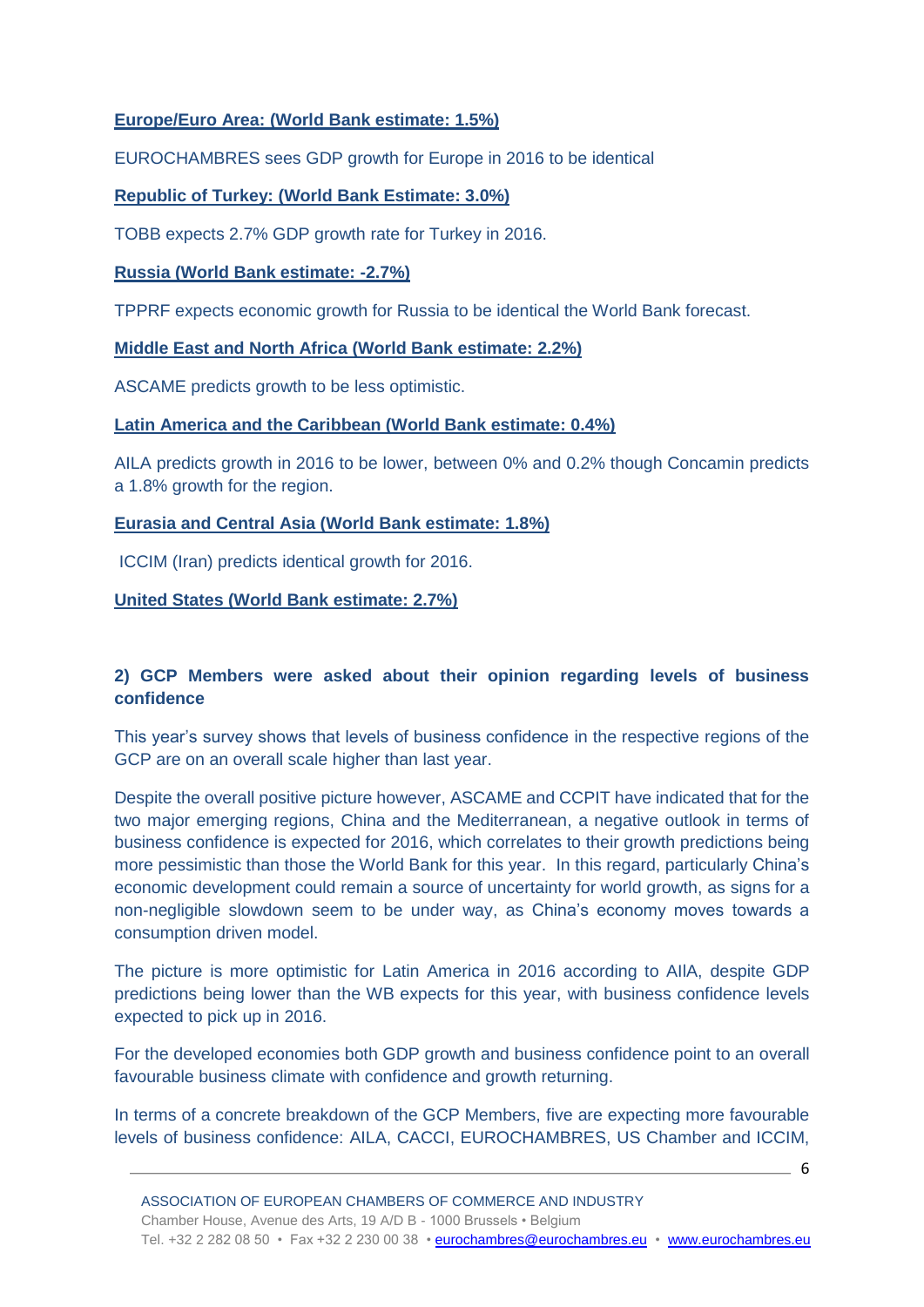while another 2 Members are expecting levels of business confidence to be less favourable: CCPIT, ASCAME.

Concamin, TPPRF and TOBB indicated levels of business confidence to be constant for their respective regions: Latin American and the Caribbean, Turkey and Russia for the latter.

For Europe specifically, all participating Chambers indicated business confidence levels to be favourable next year.



*In accordance with responses received, green signals favourable business confidence, yellow for business confidence to remain constant and red for business confidence to be unfavourable in 2015.* 

# **3) GCP Members were asked to indicate the key challenges for the global economy in 2016**

#### The # 1 challenge: Political and Social insecurity

As last year, for the GCP the number one challenge stems primarily form geopolitical problems. The responses clearly show that current conflicts on the world stage cannot be put off as mere regional conflicts or its impacts confined to the area where they take place, but on the contrary, that they increasingly cast a shadow over global growth prospects. While the negative economic impact has so far been limited to the sub regional level, the GCP results point to risks that lie in possible spill over effects of any regional conflict to the global level in the future. Potential transmission channels could include trade, commodity prices and financial asset prices.

#### The # 2 challenge: Fiscal crisis in the major financial markets

Last year, the health of the financial system, ranked as the second biggest challenge for the year ahead. This time it comes down to the fourth place and is over taken by the risk of fiscal crisis in major financial markets. Though, it is considered as an important challenge by AILA,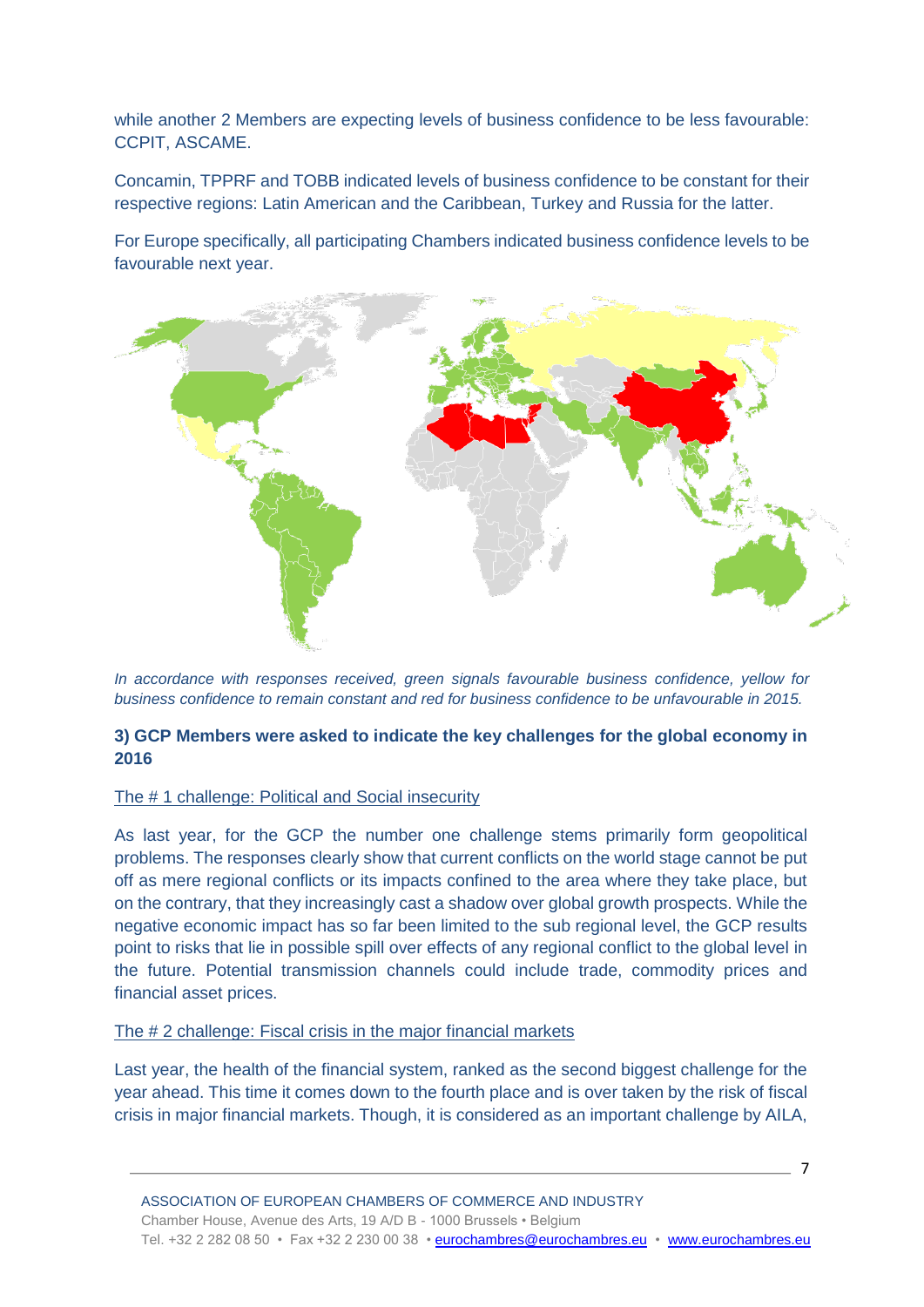EUROCHAMBRES and the US Chamber, this risk of crises is not seen by CCPIT as a challenge for 2016.

#### # 3 challenge: Income disparity

Income disparity is also seen as a major challenge for 2016, however opinion greatly diverge from those believing it being a major risk to the world economy, and other GCP Members believing that income inequality is not a priority concern. Those viewing income inequality as a major threat to growth are Iran, TOBB, Concamin and ASCAME, while other GCP Members from major growth centres such as CCPIT, AILA, EUROCHAMBRES do not give the same importance to the topic.

While the degrees of the economic effects of income inequality are being steadily debated, studies by the OECD show that in advanced economies, the gap between the rich and poor is at its highest level in decade, while inequality trends have been more mixed in emerging markets and developing countries.

As to the effect of income inequality on growth a non-negligible body of evidence suggests that rising influence of the rich, and stagnant incomes of the poor and middle class have a causal effect on crises, and can thus influence short and long-term growth.



# **4) GCP Members were asked if the efforts undertaken so far to stabilize the financial system were not considered sufficient to prevent further crises**

Last year four GCP Members considered that the action taken so far to stabilize the financial system were sufficient: CACCI, ASCAME, AILA, AICO. On the other hand and in terms of regional coverage, GCP members form Europe the Middle East, Russia and China remained wary regarding policy responses being able to secure financial stability.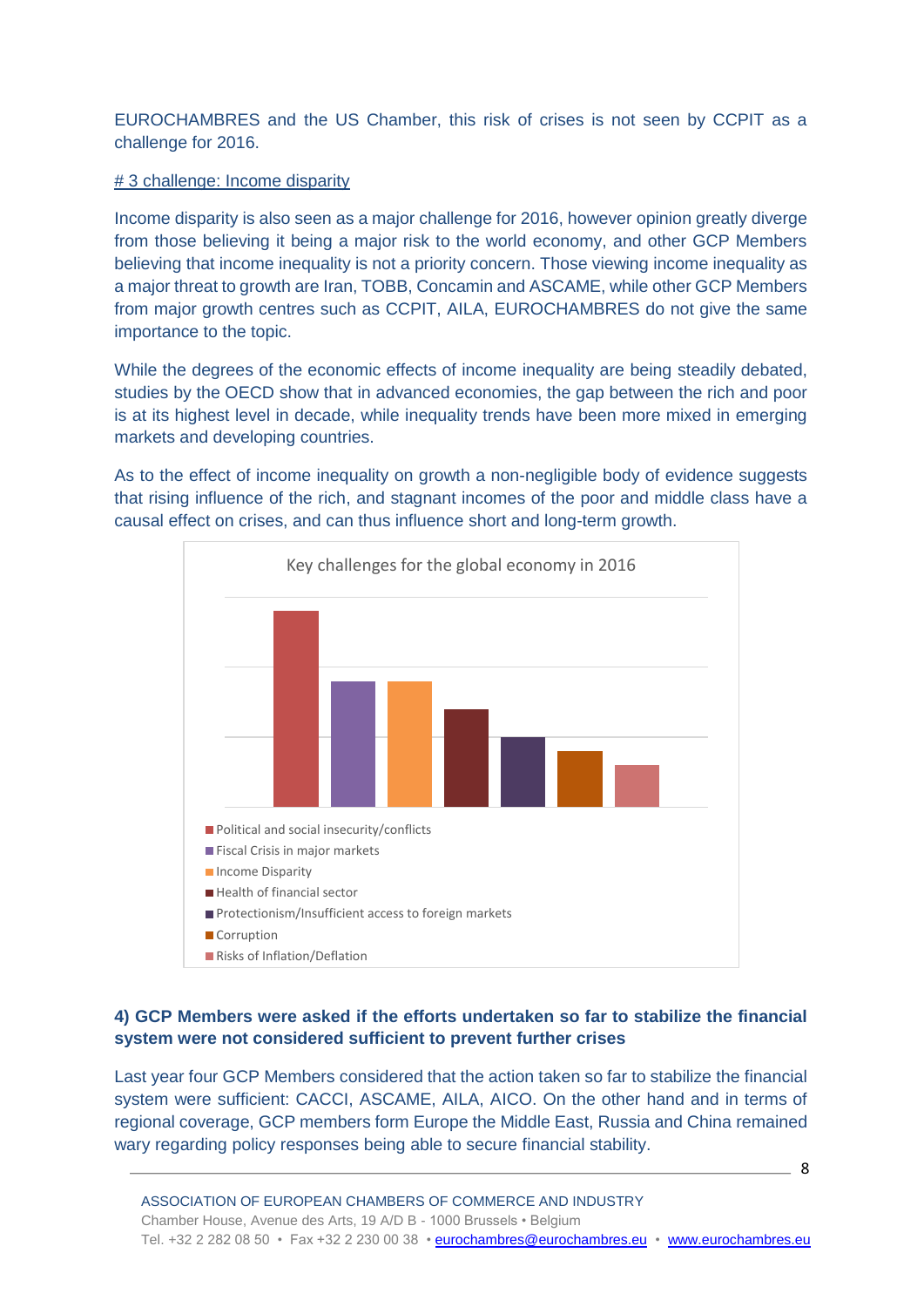This year's events seem to have casted a shadow on Members' perception of policies implemented so far. Indeed, no GCP Member considered measures undertaken so far as sufficient.

From the above it becomes apparent that trust from the GCP Members in the measures undertaken so far by policy makers to stabilize the financial system is fading significantly when compared to last year's answers.

Some members, namely ASCAME and Concamin are even of the opinion that "the regulatory action undertaken so far has proven misguided and excessive, and has not helped stabilize the financial system, with a more targeted approach being needed to financial regulation".

In this regard, as the IMF has pointed out in its Global Financial Stability report form April this year, that divergences in monetary policy paired with the appreciation of the US Dollar seem point to a shifting in financial risk taking and structural changes in credit markets, with the focus of financial stability risks shifting from advanced economies to emerging markets, from banks to shadow banks, and from solvency to market liquidity risks<sup>1</sup>.

# **5) Members were asked what actions they would prioritize to improve global coordination and cooperation in financial market regulation.**

To rebuild trust in the financial sector and enable better crisis prevention, GCP members recommend as the main policy action to promote international convergence of common standards in the regulatory and supervisory area.

In addition, they encourage the strengthening of international standard setting bodies as well as compliance with international standards, and the establishment of a common roadmap for financial regulatory reform.

For CACCI on the other hand, the prime focus should rather lie in strengthening accounting standards.



<sup>1</sup> <https://www.imf.org/external/pubs/ft/gfsr/2015/01/pdf/sum1.pdf>

 $\overline{a}$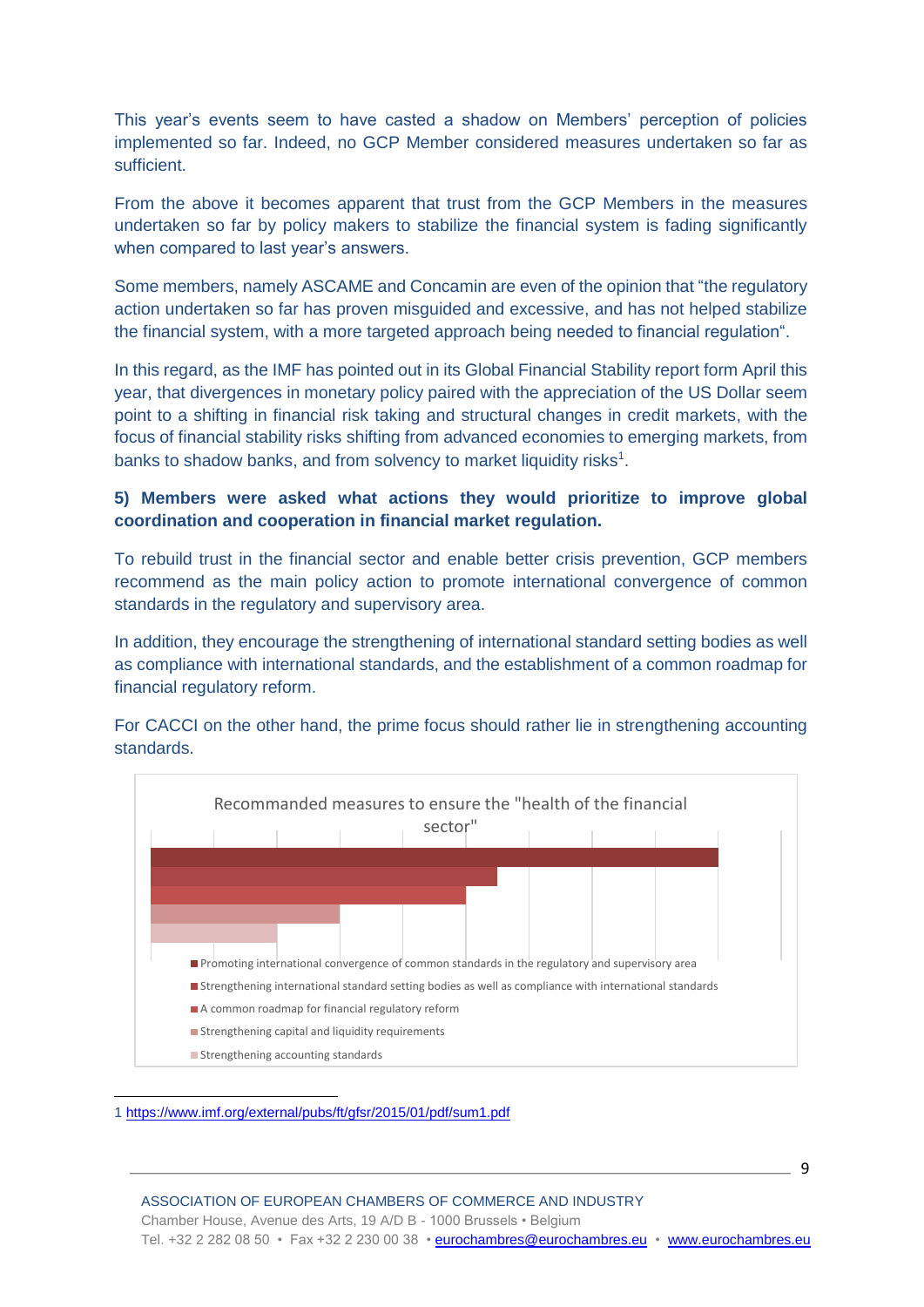# **6) GCP members were asked about the elements they consider most important for a successful agreement at COP 21 in Paris.**

Significantly enhanced international cooperation, clear emissions targets for all parties and a legally binding climate agreement will be the three most important elements for a successful conclusion of the climate summit in Paris. This broadly reflects the aim the international community has set itself in order to keep global warming below 2°C. Moreover, these three main priorities are directly in line with those advocated by EUROCHAMBRES.

The provision of sufficient financial support for developing and emerging countries is considered critical by ICCIM (Iran) and a high priority for TOBB and CACCI, whereas the US Chamber puts a strong focus on climate change adaptation. COCAMIN would prefer longer timeframes for emission reductions.



# **7) GCP members were ask how governments can help industries to cost-effectively reduce greenhouse gas emissions?**

GCP members consider support programmes for innovation (e.g. carbon capture and storage, energy storage etc.) as well as grants for modernizing industries and for deploying more efficient technologies as most effective instruments to cost-effectively reduce GHG emission. The importance of providing legal and fiscal support for Renewable Energies has also been highlighted by some members, particularly by those from regions which still have major untapped potentials in this regard (AILA and ASCAME). Only CACCI's and the US Chambers' positions diverge significantly from the rest of the members, favouring higher energy and carbon pricing.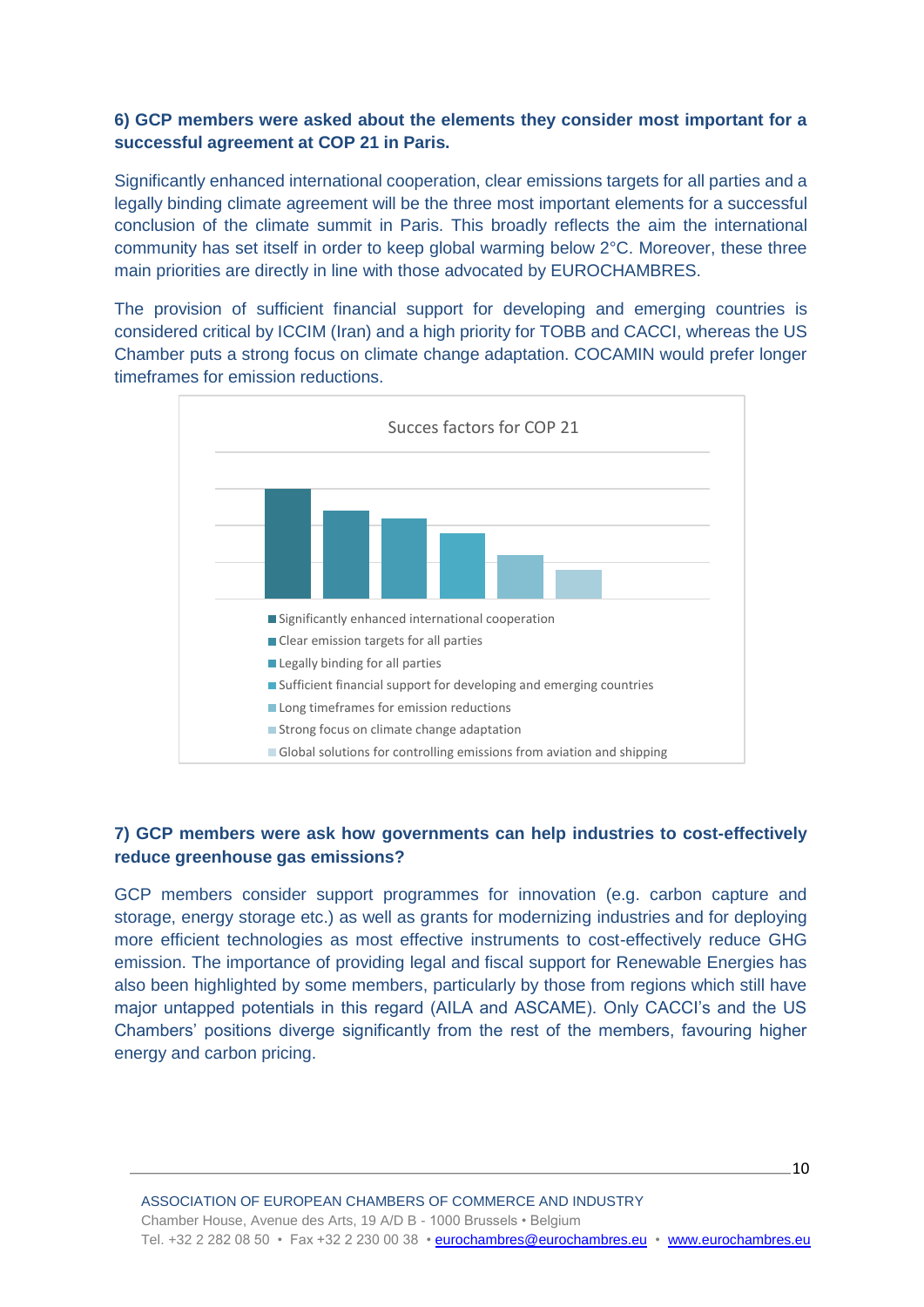

#### **8) GCP members were asked if developments in Europe with regards to the European Single Currency, has hampered their confidence in the EURO**

Most GCP Members haven't seen their confidence in the Euro hampered by the developments in Europe. However AILA, ASCAME and TOBB responded differently, acknowledging that recent development within the single currency, such as the fiscal crisis in Greece, has left traces and affected their confidence in the Euro.

On this question, the US Chamber noted that the issue of confidence should rather not be tied with the single currency, in which confidence remain high, but rather with the fiscal position (and posturing) of some of the Member States governments. In addition, an end to zero risk weighting of government bonds in banks' portfolios would contribute to strengthening the single currency system.

As an overall picture, despite some GCP Members seeing their confidence in the Euro hampered, especially those in the immediate proximity of the Eurozone, most GCP Members the confidence in the Euro remain unchanged, which can be seen as a positive message for the future of Europe's single currency.

#### **9) In the view of the previous question, members were asked if they think their answer would have direct impact in business dealings with the Eurozone**

Here, GCP Members judged *unisono* that business dealing of companies in their respective regions will not be affected by developments in Europe to secure the stability of the single currency.

It is noteworthy that even those GCP Members that have seen their confidence in the Euro being hampered, are of the clear opinion that business dealings of their companies in the Euro area will not be affected in the near future.

This shows that at the level of individual businesses of the GCP members, confidence in the single currency is even higher, with no expected setbacks for business dealings in the Eurozone stemming from current intra Eurozone developments.

11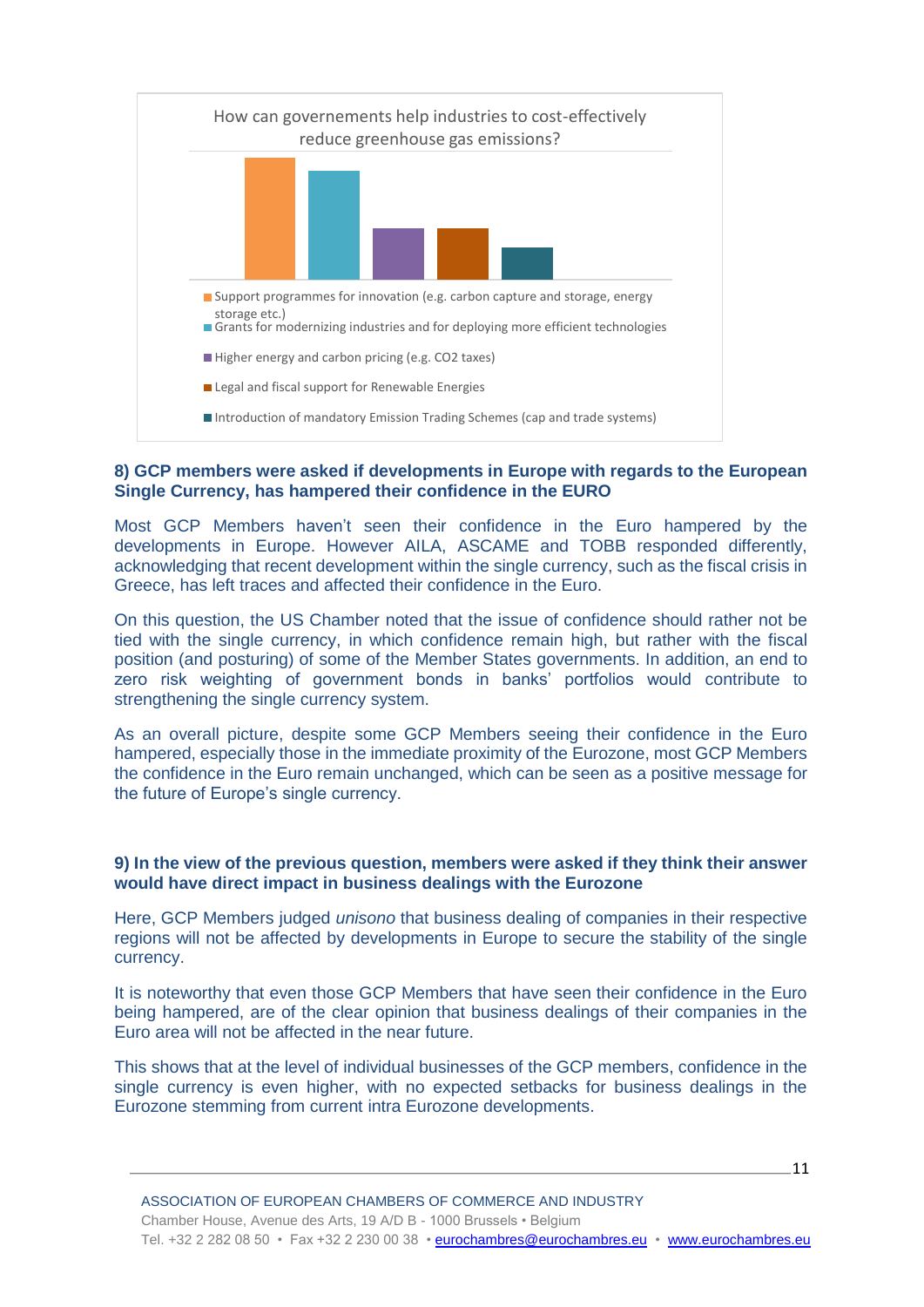#### **10) GCP Members were asked what is in their opinion the best way to address the increase of trade restrictive measures in G20**

In today's global economy, trade restrictive measures continue to be a serious obstacle to sustainable long term growth, as in world of global value chains and fragmented production processes, exports depend ever more on imports. Barriers to imports will thus inevitably be translated into higher costs for exporters.

In view of the problem at stake, GCP Members were asked for their opinions.

For the majority of GCP Members the most effective measure to address a rise in trade restrictive measures in the G20 is to liberalize markets through free trade negotiations at all possible levels, bilateral, regional or multilateral.

While GCP Members did not rank specifically the priority that should be attached to either negotiation fora/level, it seems to give a strong message that majority considers that neither bilateral or regional trade deals work to the detriment of global trade, but on the contrary that they are effective tools to bring down trade restrictions across the world-wide.

It is noteworthy in this regard that particularly for Europe and Russia (i.e. EUROCHAMBRES and TPPRF) active engagement in free trade negotiations is given particular emphasis, while TOBB and CACCI do not attach priority to this measure. In view of TOBB and CACCI's emphasis on international solutions, such as adoption of international standards and oversight, this seems to point to a degree of scepticism towards the effectiveness of bilateral and regional trade agreements in reducing trade barriers on a broader scale.

The second most favoured measure by the GCP to combat trade restrictiveness is to encourage adoption of international standards, pointing to the increasing role behind the border measures, especially in the regulatory field to international trade. While an international standard setting is preferred by many GCP Members, particularly EUROCHAMBRES, both CCPIT and the US Chamber do not regard it as a priority.

Moreover, GCP members also advise governments to ensure a better oversight and monitoring by international institutions, ranking third in terms of the overall priorities, which is particularly favoured by the US Chamber and TOBB.

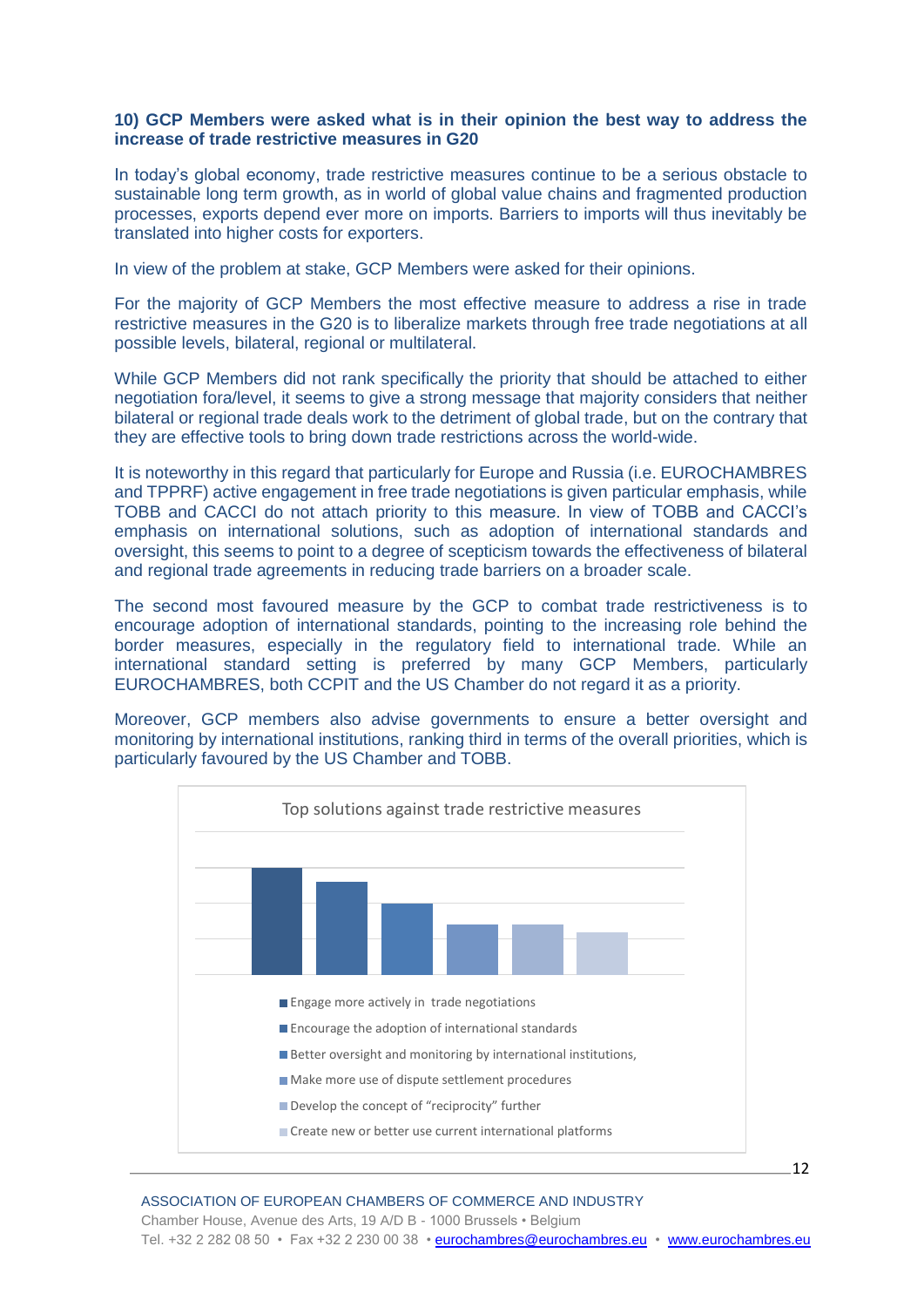While the further development of the concept of reciprocity in trade agreements has not received widespread support from GCP members, it is worth noting that GCP representatives from Latin America, view this as a core priority in addressing trade restiveness in the G20.

#### **11) GCP members were asked about the involvement of business stakeholders in the regulatory process in their region**

**A.** Mixed feedback on the involvement of business in the regulatory processes, point to improvement in better regulations agendas.

It appears difficult to draw any global conclusions on the level of involvement of business stakeholders when it comes to developing new policies. Answers ranges from being consulted on an ad-hoc basis (TOBB, CCPIT, CONCAMIN), to being often consulted (AILA, ICCIM, CACCI, EUROCHAMBRES). Only a few members (ASCAME, TPPRF and the US Chamber), indicated that business stakeholders are always consulted in their region in the making of new policies.

**B.** Certain degree of insatisfaction with the way individual companies can make an impact in the regulatory process among GCP.

Larger number of GCP members seem unsatisfied with the way businesses can make an impact in the regulatory process and the way in which they are involved. Suggestions for improvement stem for instance from CCPIT which would like to see a better development of the Chamber of Commerce network with more emphasis on collecting the views of the business community and channelling them to policy makers. EUROCHAMBRES also sees room for improvement by expanding the time that is given to businesses to participate in the regulatory process and improvement the flow of information. TOBB on the other hand suggests to create more permanent and formal dialogues structure between government and the business community.

TPPRF, CONCAMIN, CACCI and the US Chamber consider the level of involvement of the business community in their regulatory processes as satisfactory.

**C.** Deficiencies in terms of SMEs being systematically consulted in the making of new policies among GCP Membership.

The majority of GCP Members does not consider SMEs being regularly consulted in the development of new policies.

Only, TPPRF, and the US Chamber see SMEs consulted systematically in the making of new policies, yet acknowledging in the case of the US chamber that practical challenges remain for SMEs to stay abreast with regulatory developments.

From the above it becomes clear that the involvement of SMEs and business stakeholders at large in the regulatory process is fragmented and broadly differs from one region to another, even in integrated region themselves, such as the European Union.

While answers differ among the regions with some GCP members being more satisfied with the involvement of the business community than others, the lack of a common set of good regulatory practices among the leading economies becomes apparent. Particularly with

13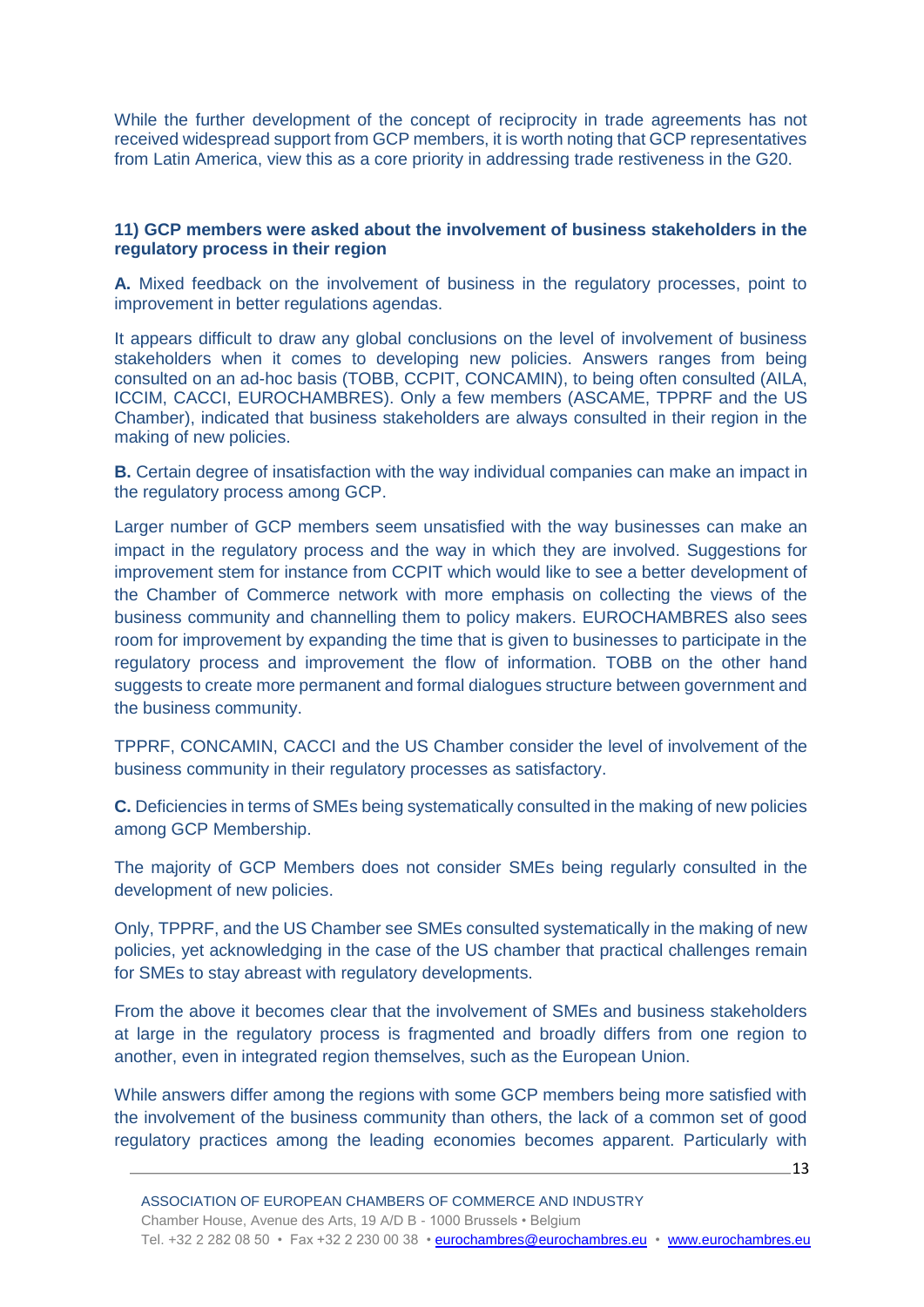regards to SME involvement in regulatory process important deficiencies remain among the GCP and should be tackled by policy makers for a more effective inclusion of all business actors in the regulatory process.

### **12) Members were asked if the agree with the introduction of a dedicated SME Chapter in WTO Agreements**

With an increasing focus on better integrating SMEs in global and regional trade across many of the world regions, in particular in Europe and the United States where for the first time in the TTIP a dedicated chapter for SMEs will be included, GCP Members were asked whether a multilateral initiative for SMEs would be welcomed.

In this regard, all GCP members expressed a favourable opinion for an introduction of an initiative in the WTO that would aim at helping SMEs better integrate into global trade.

This is a very positive signal as the ability of SMEs to participate in global value chains (GVCs) can yield substantial benefits, including spill-overs of production technology and managerial know-how. Their insertion into GVCs is especially important in the developing world, where these firms represent approximately 80-90% of total employment.

The US Chamber additionally suggest that in order to help SMEs in developing countries a greater emphasis for SME initiatives could be placed on UNIDO and UNCTAD, as well as on the Chambers of Commerce. SME development policies, including supplier-development programs and other forms of collaboration with foreign-invested firms, could promote such positive linkages.

#### **13) GCP members were asked to rank different proposed solutions for their governments to take in the field on Customs and Trade facilitation for 2016**

Based the answers of GCP Members from the previous year in which they highlighted the customs and trade facilitation as one of the main priorities to advance further on the global stage, potentially taking as a benchmark the TTIP, GCP Members were asked on specific issues which should be prioritized by the governments in their respective region.

In that regard, by far the establishment of "Single windows" is seen as the prime priority for 2016 which GCP Members recommend their governments to undertake in the field of customs and trade facilitation, which will governments to simplify and enhance the flow of information relating to international trade.

GCP Members also considered the implementation of fast track customs clearance for Small and Medium sized Enterprises (SMEs), with notable exception of TOBB and improved the transparency and predictability of the advance ruling mechanism, as two additional main priorities that must be taken into by their respective governments in 2016.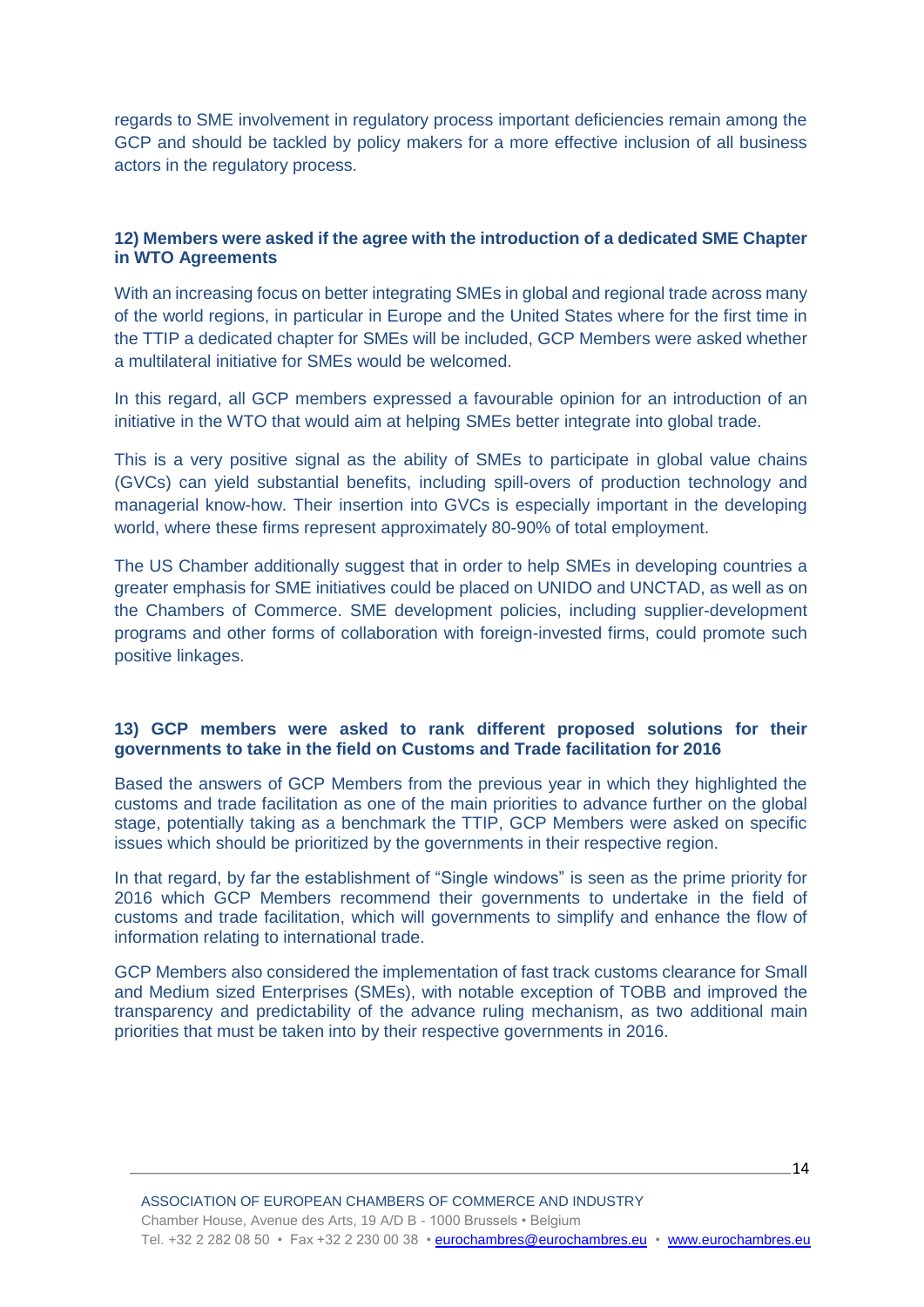

#### **14) Members were asked to rank the biggest obstacles for SME internationalisation in their country/region**

This year GCP Members ranked the identification of foreign business opportunities as the top obstacle for SME internationalization in their region. This shows that despite noteworthy efforts at national and regional level, much remains to be done to reduce information gaps, even in today's world of extensive information availability for SMEs.

With the same ranking as last year, GCP Members saw the shortage of working capital to finance exports as the second most important barrier for SMEs to internationalize. With their answer GCP Members seem to acknowledge that little progress has been made over the past years in bettering financial access for SMEs, exemplified by the fact that new lending by banks to SMEs has fallen substantially in many countries, including the developed world, since the start of the financial crisis.

In this regard, efforts by governments to diversify the sources of financing for SMEs, by for instance broadening their access to alternative financing, such as crowd funding or peer to peer lending platforms, as well as improving the reliability of information on SMEs financial performance could be meaningful steps to improve access to capital for SMEs.

As the third most important challenge for SME internationalization, GCP Members ranked the limited availability of information to locate and analyse markets.

The first and third priorities pointed about by GCP Members go hand-in-hand, and demonstrate that a key to increase the internationalization of SMEs is reducing the knowledge gap in terms of both a better identification of obstacles to penetrate foreign markets and a better identification of business partners.

One possible way to overcome such obstacles could be the systematic negotiation of SME Chapters in bilateral trade agreements or in a multilateral setting as favoured by the GCP, possibly taking as reference efforts undertaken in Europe.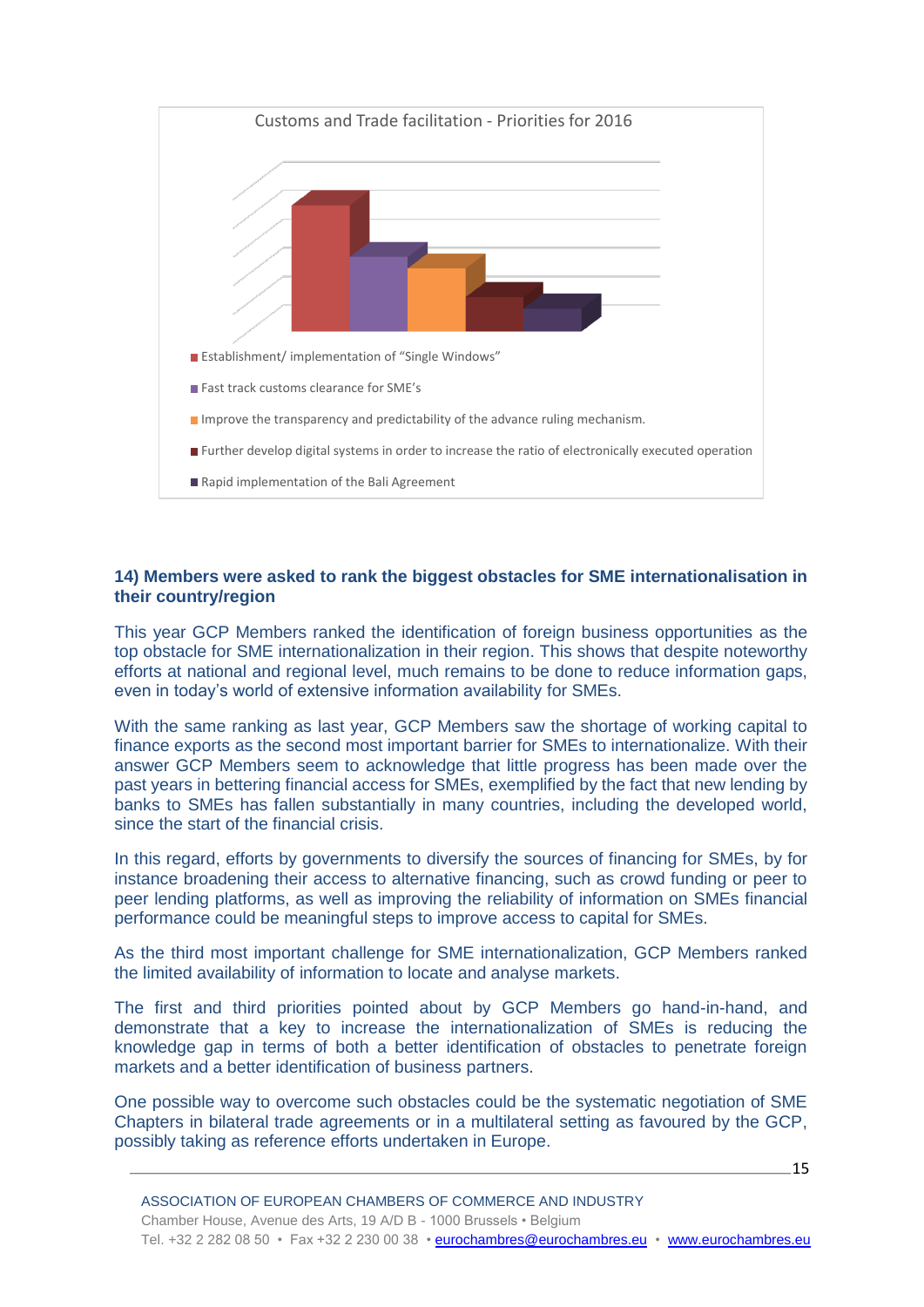

#### **15) GCP Members were asked to identify the single most important policy in their region to ensure the competitiveness of companies**

Overall, GCP Members ranked the three most important policies to be attracting more investment through a business friendly environment (yet considered the least important measure to be pursued by Russia), flexibility of the labour markets and removing obstacles through the effective negotiations of trade agreements.

For ICCIM, the most important policy to be pursued by the Iranian government to enhance competiveness should be the promotion of the qualification of the workforce, while for GCP representatives from Latin America and Turkey the promotion of good governance, the rule of law and anti-corruption should be top priorities for their governments.

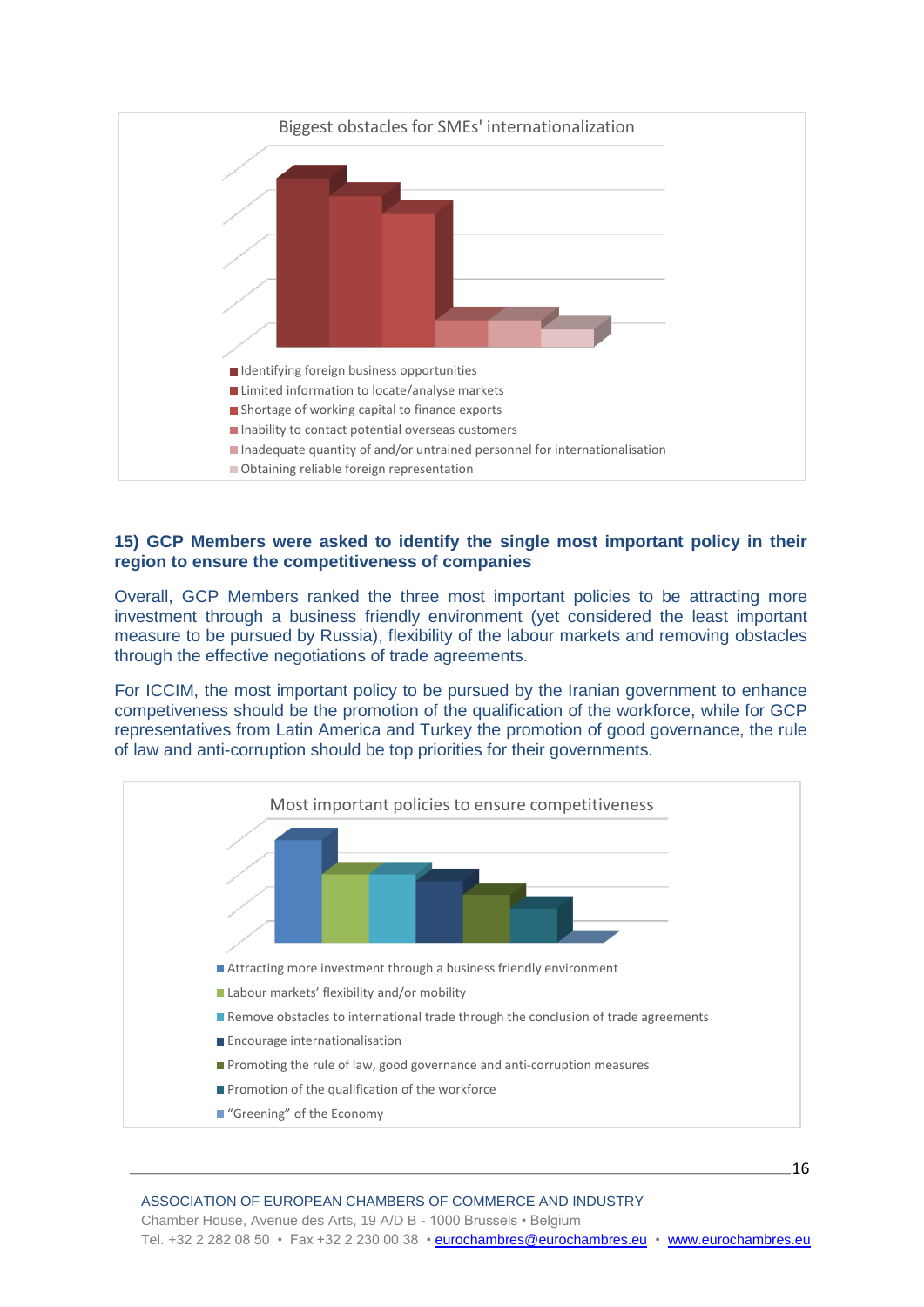#### **16) GCP Members what they see as the main obstacles for more Foreign Direct Investment (FDI) coming into your country/region**

A key ingredient for economic strength is business investment. However cross-border investment in particular has been negatively affected with global flows of foreign direct investment remaining at around 40% below-pre-crisis levels last year they even fell by 2%.

In this context, GCP Members have been asked on their opinion of the most important obstacles for FDI to their region.



By far, GCP members consider informal barriers, such as the lack of transparency and de facto barriers as the main obstacle to attract additional FD in their region. The lack of effective protection of Intellectual Property, as well as the specific screening and approval procedures are also important obstacles mentioned by GCP members.

In CCPIT's (China) and TPPRF's (Russia) views, the lack of effective protection of IP is not a priority, or even the least priority for the latter.

#### **17) GCP members were asked the rank problems the companies in their region are facing in their day-to-day business**

For four consecutive years, GCP Members have ranked access to finance and investment and the decline in domestic demand/and or exports among the top three problems which companies in their region face. In addition, the lack of skilled workforce has made it into the top three most pressing problems for companies this year.

For the US Chamber however regulatory uncertainty is the most pressing issue for US companies today, while AILA judges the increasing compliance requirements with social and environmental legislation as the most serious problem for Latin American entrepreneurs.